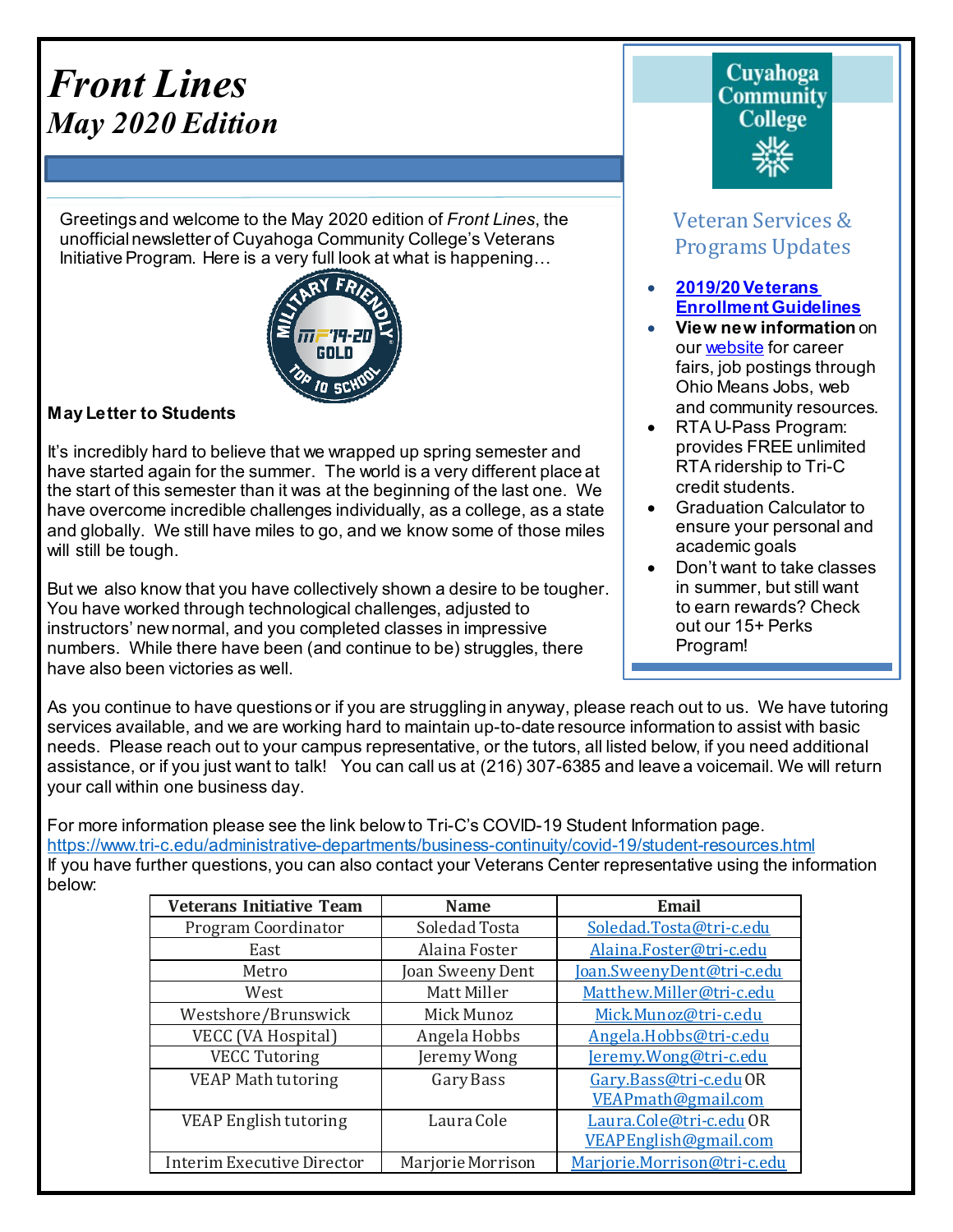# **Important Financial Information**

Summer CARES Act has opened! [https://www.tri-c.edu/paying-for-college/financial-aid-and-scholarships/cares](https://www.tri-c.edu/paying-for-college/financial-aid-and-scholarships/cares-act.html)[act.html](https://www.tri-c.edu/paying-for-college/financial-aid-and-scholarships/cares-act.html)

The CARES Act resulted in over \$1,050,000 being disbursed to nearly 900 Tri-C students who qualified for the COVID-19 Aid. The first step in applying for this aid was to fill out the FAFSA. Students who qualified for Pell assistance were able to access this additional funding through the CARES Act. These funds were only available for students who were enrolled for Spring semester. At this point, there is no information for any COVID-19 summer aid. We do encourage students who have a current FAFSA application on file.

Be sure to check out scholarship opportunities as well at Student Financial Aid and [Scholarships.](https://click.icptrack.com/icp/relay.php?r=14424044&msgid=938252&act=V41T&c=192417&destination=https%3A%2F%2Fwww.tri-c.edu%2Fpaying-for-college%2Ffinancial-aid-and-scholarships%2Findex.html%3Futm_source%3DiContact%26utm_medium%3Demail%26utm_campaign%3Doffice-of-access-completion%26utm_content%3DUpdate%2BCoronavirus%2Bre%253A%2BServices_0311820) Also, (on the same webpage) check out the Full Tuition Assistance program offers amazing opportunity for individuals who are interested in a certificate or degree – might be a great option for someone you know! Check with your campus rep if you are using military education benefits, as they could be impacted if you choose to use other financial aid.

# **Summer and Fall Classes.**

There's a lot to be said for momentum. As we all adjust to new ways of doing things, we want to encourage you to continue with the mission! If you are currently enrolled in classes, remember that we have tutors designated to assist veterans. If you are challenged by your coursework or the online format, please let us know so that we can work together to find success. Note that while summer classes are online, Tri-C continues to explore ways to have on-ground options this fall, with safety precautions in place.

Registration is now open for fall. You can register online, and access certification forms vi[a https://www.tri](https://www.tri-c.edu/veterans/)[c.edu/veterans/](https://www.tri-c.edu/veterans/). Remember that the VA will only pay for classes that are part of your program sequence, (but you CAN investigate to see if you qualify for the Full Tuition Assistance for programs that are NOT accessible under military benefits). If you have questions, you can reach out to your Veteran Center Campus rep or you can call 216-307-6385 and leave a voice message.

# **Housing Allowances**

When residential courses are moved to online offerings by the college, your housing allowances are unaffected. However, some courses may have been originally offered online. As you registered for summer classes, you could only see online offerings. Please check with your campus rep if you are concerned about inadvertently choosing no "residential" classes.

# **Student Editor Contributions**

We are excited to have a student editor contribute to our Frontline newsletter, providing a spotlight on pieces important to you as veterans and as students. Victor Lewis is our current student editor. Here are some news headlines that he found interesting, along with a few of his personal perspectives. Veterans' groups, government brace for surge in mental health needs

The Marines Wanted a University to Study Co-ed Boot Camp. No One Applied...Wow! How would that even work?

Schumer calls on VA to explain use of unproven drug on vets...Scandal?

As Trump pulls back from virus, Congress races to fill void...This is far from over!

US approves new coronavirus antigen test with fast results...Let's pray it actually works!

Trump says 'no rush' on more aid as jobless crisis grows...Whaaat?

US unemployment surges to a Depression-era level of 14.7%...No comment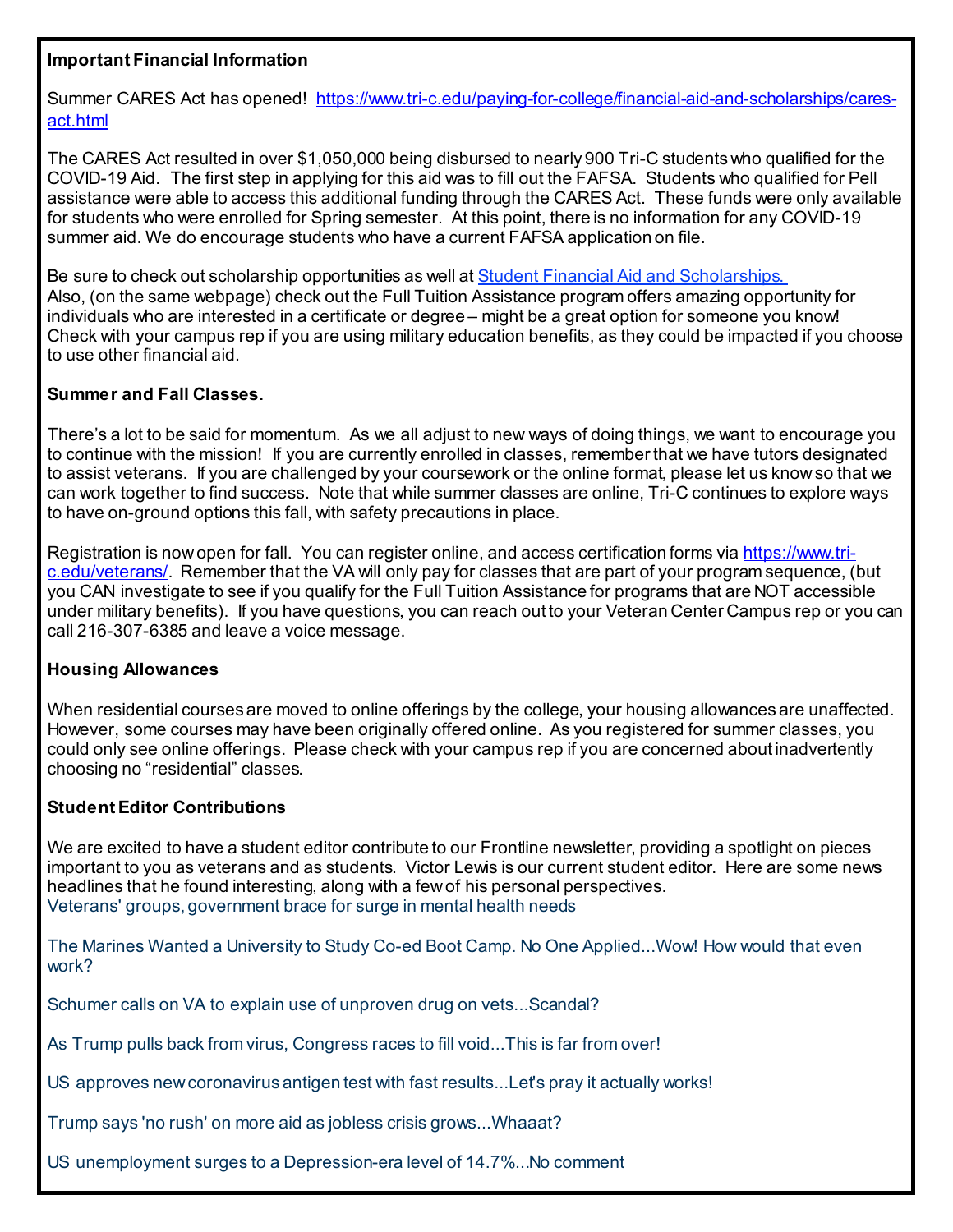Esper: Pentagon ready for any new wave of coronavirus....Yeah! Right!

Disabled American Veterans offering \$250 grants to veterans left unemployed by coronavirus pandemic

# **Deployment**

National Guard members who were deployed for the pandemic are concerned that their deployment period may be cut short resulting in lack of benefits. Click to read more. [https://www.stripes.com/pentagon-leaves-open](https://www.stripes.com/pentagon-leaves-open-possibility-that-some-guardsmen-could-fall-short-of-accruing-benefits-in-virus-response-1.631126?utm_medium=email&utm_source=Stars+and+Stripes+Emails&utm_campaign=Daily+Headlines)[possibility-that-some-guardsmen-could-fall-short-of-accruing-benefits-in-virus-response-](https://www.stripes.com/pentagon-leaves-open-possibility-that-some-guardsmen-could-fall-short-of-accruing-benefits-in-virus-response-1.631126?utm_medium=email&utm_source=Stars+and+Stripes+Emails&utm_campaign=Daily+Headlines)[1.631126?utm\\_medium=email&utm\\_source=Stars+and+Stripes+Emails&utm\\_campaign=Daily+Headlines](https://www.stripes.com/pentagon-leaves-open-possibility-that-some-guardsmen-could-fall-short-of-accruing-benefits-in-virus-response-1.631126?utm_medium=email&utm_source=Stars+and+Stripes+Emails&utm_campaign=Daily+Headlines) Remember, if you receive orders to deploy, please contact your campus center representative for further direction.

# **Tri-C Operations under COVID 19 Restrictions**

Tri-C continues to operate under COVID 19 Restrictions. However, the college is beginning to reopen limited areas of the college to better support students. Limited campus operations will be available on Tuesdays and Thursdays from 10:00 am to 2:00 pm. If you need to visit the campus, please plan to take precautions such as wearing a mask and practicing social distancing. Check the Tri-C webpage for additional updates.

# **More Headlines of Interest**

If you own a vehicle – Lock it! As cars are being driven less, thieves are taking advantage of the inattention. 7 of 11 Navy aircraft carriers are now back in full swing after overcoming challenges brought on by COVID-19.

# **Federal Student Loan Payment Info, Interest on Student Loans Waived During National Emergency**

Continue to watch for updates on the following story: Secretary DeVos announced that the office of Federal Student Aid is working to provide student loan relief to tens of millions of borrowers during the COVID-19 national emergency.

All borrowers with federally held student loans will automatically have their interest rates set to 0% for a period of at least 60 days. In addition, each of these borrowers will have the option to suspend their payments for at least two months to allow them greater flexibility during the national emergency. This will allow borrowers to temporarily stop their payments without worrying about accruing interest. Please note that you must request suspension of payments. It is not an automatic suspension.

# **Time running out for transfer of benefits**

"Long-serving troops and reservists have a little less than two months remaining to transfer their Post 9-/11 GI Bill benefits to their spouse or children before a new restriction kicks in on July 12.

While soldiers still must serve for six years before being allowed to request a GI Bill transfer, they will no longer have the opportunity to do so after they have served longer than 16 years.

This new rule will affect senior active-duty personnel and those who for whatever reason are unable to transfer any portion of their benefits to one or more dependents before that July 12 deadline."

From [https://rebootcamp.militarytimes.com/news/transition/2019/05/23/new-gi-bill-transfer-rule-will-impact-older](https://rebootcamp.militarytimes.com/news/transition/2019/05/23/new-gi-bill-transfer-rule-will-impact-older-service-members/?utm_source=Sailthru&utm_medium=email&utm_campaign=Rebootcamp%2003.20.20&utm_term=Editorial%20-%20Military%20-%20Rebootcamp)[service-](https://rebootcamp.militarytimes.com/news/transition/2019/05/23/new-gi-bill-transfer-rule-will-impact-older-service-members/?utm_source=Sailthru&utm_medium=email&utm_campaign=Rebootcamp%2003.20.20&utm_term=Editorial%20-%20Military%20-%20Rebootcamp)

[members/?utm\\_source=Sailthru&utm\\_medium=email&utm\\_campaign=Rebootcamp%2003.20.20&utm\\_term=Edi](https://rebootcamp.militarytimes.com/news/transition/2019/05/23/new-gi-bill-transfer-rule-will-impact-older-service-members/?utm_source=Sailthru&utm_medium=email&utm_campaign=Rebootcamp%2003.20.20&utm_term=Editorial%20-%20Military%20-%20Rebootcamp) [torial%20-%20Military%20-%20Rebootcamp.](https://rebootcamp.militarytimes.com/news/transition/2019/05/23/new-gi-bill-transfer-rule-will-impact-older-service-members/?utm_source=Sailthru&utm_medium=email&utm_campaign=Rebootcamp%2003.20.20&utm_term=Editorial%20-%20Military%20-%20Rebootcamp)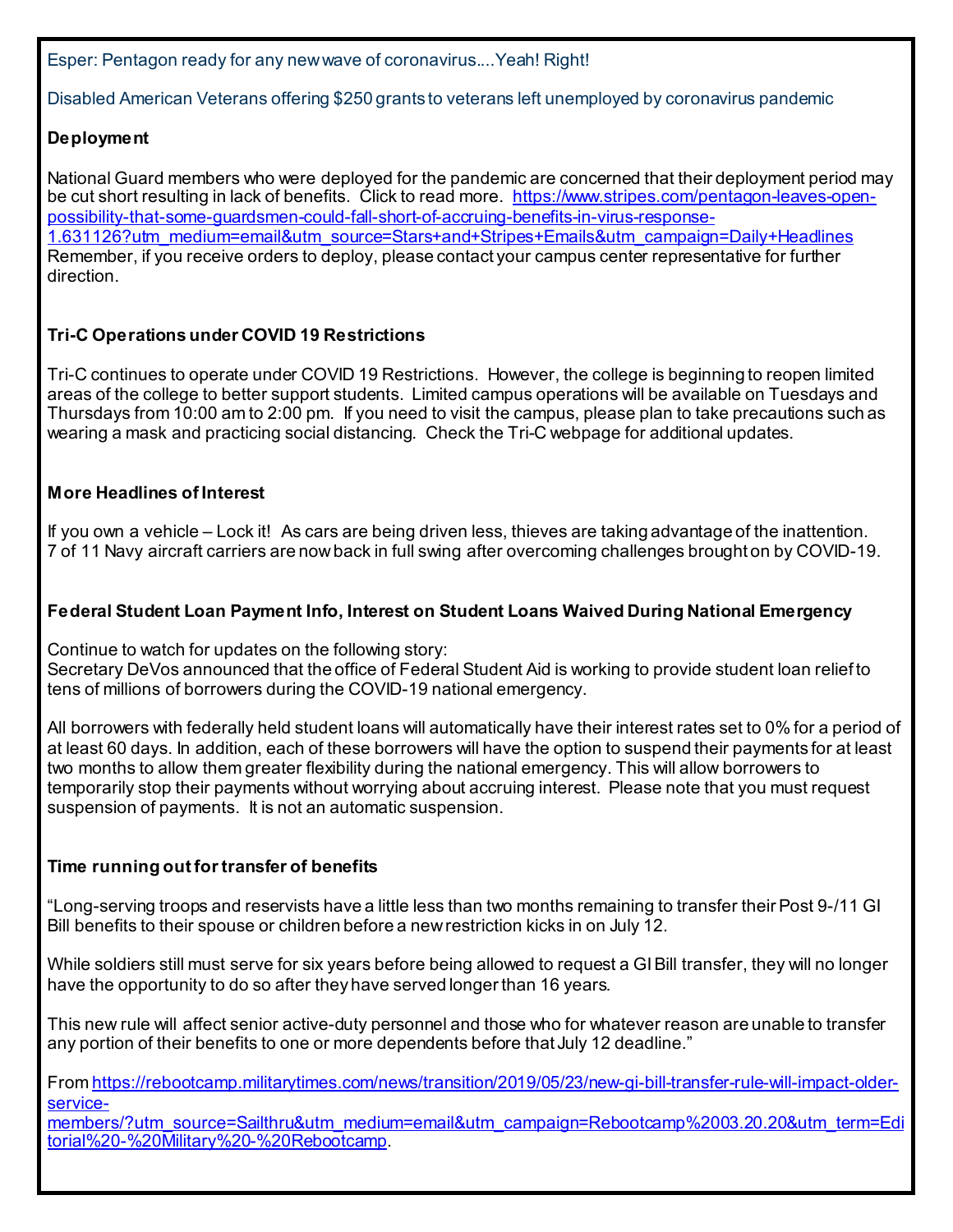# **Debt Management help from the VA**

During the COVID-19 emergency, the VA Debt Management Center (DMC) is offering temporary financial relief if you are unable to pay your GI Bill benefit debt during this crisis.

# WHAT ARE YOUR OPTIONS?

If you are financially unable to pay your existing VA debt due to the COVID-19 crisis, you can request a temporary collection suspension, hardship refund of offsets or an extended repayment plan. Call 1-800-827-0648 to receive information on these relief options and to let us know which option you prefer.

If you have already made payment arrangements for your debt, and you would like those arrangements to remain in place, you do not need to contact our office- your payment arrangement will continue.

If you have a new VA debt, we will temporarily stop debt collections. You don't have to act.

DMC will not refer delinquent debts to credit reporting agencies during the crisis.

DMC suspended all collection action on Veteran debts under the jurisdiction of the U.S. Department of Treasury during the crisis.

If you have a question about your VA Benefits or the status of a claim, please call 1-888-442-4551.

We will continue to update our website[: www.va.gov/debtman](https://lnks.gd/l/eyJhbGciOiJIUzI1NiJ9.eyJidWxsZXRpbl9saW5rX2lkIjoxMDAsInVyaSI6ImJwMjpjbGljayIsImJ1bGxldGluX2lkIjoiMjAyMDA0MTMuMjAwNjkzNjEiLCJ1cmwiOiJodHRwOi8vd3d3LnZhLmdvdi9kZWJ0bWFuIn0.CMKJT1p5mGYLKS_c7VmfHYXxABdTwrDdz6WYGbZYX3s/br/77323812574-l) with information regarding DMC's debt collection activities during the COVID-19 crisis.

# **More from the VA**

# **Attention Veterans and Family members who have a VBAoverpayment.**

If you are affected by the COVID-19 (CORONA VIRUS), have a VBA benefit debt and need temporary financial relief, please contact DMC at 1-800-827-0648 to request assistance.

# **Other resource info**

# **Commissary Hours**

Be aware that commissary hours may be impacted by the current health crisis. Consider calling ahead to determine hours of operation and possible restrictions.

# **Lunches for CMSD Students**

[http://r20.rs6.net/tn.jsp?f=001nZYmNHWajyt0baZqhIPwuHFWQ0kQQMUonYQ7VFdYUxUP05U3pOxexT6q-](http://r20.rs6.net/tn.jsp?f=001nZYmNHWajyt0baZqhIPwuHFWQ0kQQMUonYQ7VFdYUxUP05U3pOxexT6q-_KEsjZ22rWnAmM3BP9wjDO7o_qXbKhhcEnbaFvJ72jEXqQMDPUE_8sCbeax-zL61vUSlB3Y7rkP-Ue2soqngMTMc_E-CdKqo2wjapOU6n02o1tzcAgOG1P8izbHugD4XpfifrKHCKESZFd7wATzwDTY4YA0zTHGOPxjZg-5vCtZuicpW5vmIm77R6dZaucQXf7GkYSVuWS25hisi2KgHoGPFZvJnQ==&c=kRcwe3iujgrTVipd8CsZzVFdaYJ2E_oKq-930ooGsCyM0XzaYVfC7w==&ch=s6g2H9EXDBxxu2SRbG8Mh_fm5JLWRiSZse9gYtG8V4JDxUTPquo7QQ==) KEsiZ22rWnAmM3BP9wiDO7o\_qXbKhhcEnbaFvJ72iEXqQMDPUE\_8sCbeax-zL61vUSIB3Y7rkP-[Ue2soqngMTMc\\_E-](http://r20.rs6.net/tn.jsp?f=001nZYmNHWajyt0baZqhIPwuHFWQ0kQQMUonYQ7VFdYUxUP05U3pOxexT6q-_KEsjZ22rWnAmM3BP9wjDO7o_qXbKhhcEnbaFvJ72jEXqQMDPUE_8sCbeax-zL61vUSlB3Y7rkP-Ue2soqngMTMc_E-CdKqo2wjapOU6n02o1tzcAgOG1P8izbHugD4XpfifrKHCKESZFd7wATzwDTY4YA0zTHGOPxjZg-5vCtZuicpW5vmIm77R6dZaucQXf7GkYSVuWS25hisi2KgHoGPFZvJnQ==&c=kRcwe3iujgrTVipd8CsZzVFdaYJ2E_oKq-930ooGsCyM0XzaYVfC7w==&ch=s6g2H9EXDBxxu2SRbG8Mh_fm5JLWRiSZse9gYtG8V4JDxUTPquo7QQ==)[CdKqo2wjapOU6n02o1tzcAgOG1P8izbHugD4XpfifrKHCKESZFd7wATzwDTY4YA0zTHGOPxjZg-](http://r20.rs6.net/tn.jsp?f=001nZYmNHWajyt0baZqhIPwuHFWQ0kQQMUonYQ7VFdYUxUP05U3pOxexT6q-_KEsjZ22rWnAmM3BP9wjDO7o_qXbKhhcEnbaFvJ72jEXqQMDPUE_8sCbeax-zL61vUSlB3Y7rkP-Ue2soqngMTMc_E-CdKqo2wjapOU6n02o1tzcAgOG1P8izbHugD4XpfifrKHCKESZFd7wATzwDTY4YA0zTHGOPxjZg-5vCtZuicpW5vmIm77R6dZaucQXf7GkYSVuWS25hisi2KgHoGPFZvJnQ==&c=kRcwe3iujgrTVipd8CsZzVFdaYJ2E_oKq-930ooGsCyM0XzaYVfC7w==&ch=s6g2H9EXDBxxu2SRbG8Mh_fm5JLWRiSZse9gYtG8V4JDxUTPquo7QQ==)[5vCtZuicpW5vmIm77R6dZaucQXf7GkYSVuWS25hisi2KgHoGPFZvJnQ==&c=kRcwe3iujgrTVipd8CsZzVFdaYJ2](http://r20.rs6.net/tn.jsp?f=001nZYmNHWajyt0baZqhIPwuHFWQ0kQQMUonYQ7VFdYUxUP05U3pOxexT6q-_KEsjZ22rWnAmM3BP9wjDO7o_qXbKhhcEnbaFvJ72jEXqQMDPUE_8sCbeax-zL61vUSlB3Y7rkP-Ue2soqngMTMc_E-CdKqo2wjapOU6n02o1tzcAgOG1P8izbHugD4XpfifrKHCKESZFd7wATzwDTY4YA0zTHGOPxjZg-5vCtZuicpW5vmIm77R6dZaucQXf7GkYSVuWS25hisi2KgHoGPFZvJnQ==&c=kRcwe3iujgrTVipd8CsZzVFdaYJ2E_oKq-930ooGsCyM0XzaYVfC7w==&ch=s6g2H9EXDBxxu2SRbG8Mh_fm5JLWRiSZse9gYtG8V4JDxUTPquo7QQ==) [E\\_oKq-](http://r20.rs6.net/tn.jsp?f=001nZYmNHWajyt0baZqhIPwuHFWQ0kQQMUonYQ7VFdYUxUP05U3pOxexT6q-_KEsjZ22rWnAmM3BP9wjDO7o_qXbKhhcEnbaFvJ72jEXqQMDPUE_8sCbeax-zL61vUSlB3Y7rkP-Ue2soqngMTMc_E-CdKqo2wjapOU6n02o1tzcAgOG1P8izbHugD4XpfifrKHCKESZFd7wATzwDTY4YA0zTHGOPxjZg-5vCtZuicpW5vmIm77R6dZaucQXf7GkYSVuWS25hisi2KgHoGPFZvJnQ==&c=kRcwe3iujgrTVipd8CsZzVFdaYJ2E_oKq-930ooGsCyM0XzaYVfC7w==&ch=s6g2H9EXDBxxu2SRbG8Mh_fm5JLWRiSZse9gYtG8V4JDxUTPquo7QQ==)[930ooGsCyM0XzaYVfC7w==&ch=s6g2H9EXDBxxu2SRbG8Mh\\_fm5JLWRiSZse9gYtG8V4JDxUTPquo7QQ==](http://r20.rs6.net/tn.jsp?f=001nZYmNHWajyt0baZqhIPwuHFWQ0kQQMUonYQ7VFdYUxUP05U3pOxexT6q-_KEsjZ22rWnAmM3BP9wjDO7o_qXbKhhcEnbaFvJ72jEXqQMDPUE_8sCbeax-zL61vUSlB3Y7rkP-Ue2soqngMTMc_E-CdKqo2wjapOU6n02o1tzcAgOG1P8izbHugD4XpfifrKHCKESZFd7wATzwDTY4YA0zTHGOPxjZg-5vCtZuicpW5vmIm77R6dZaucQXf7GkYSVuWS25hisi2KgHoGPFZvJnQ==&c=kRcwe3iujgrTVipd8CsZzVFdaYJ2E_oKq-930ooGsCyM0XzaYVfC7w==&ch=s6g2H9EXDBxxu2SRbG8Mh_fm5JLWRiSZse9gYtG8V4JDxUTPquo7QQ==)

# **Call Before Going to the VA**

Veterans: Call before visiting your VA facility. Got a fever, cold, cough or flu-like symptoms? Are you worried that you have a viral illness? The last thing you want to do is get out of the house to see the doctor, exposing yourself (and others) to more potential bugs and viruses. VA can make it easier and safer to get back to health with virtual care through My HealtheVet and the VA Video Connect app on your smartphone, tablet or computer.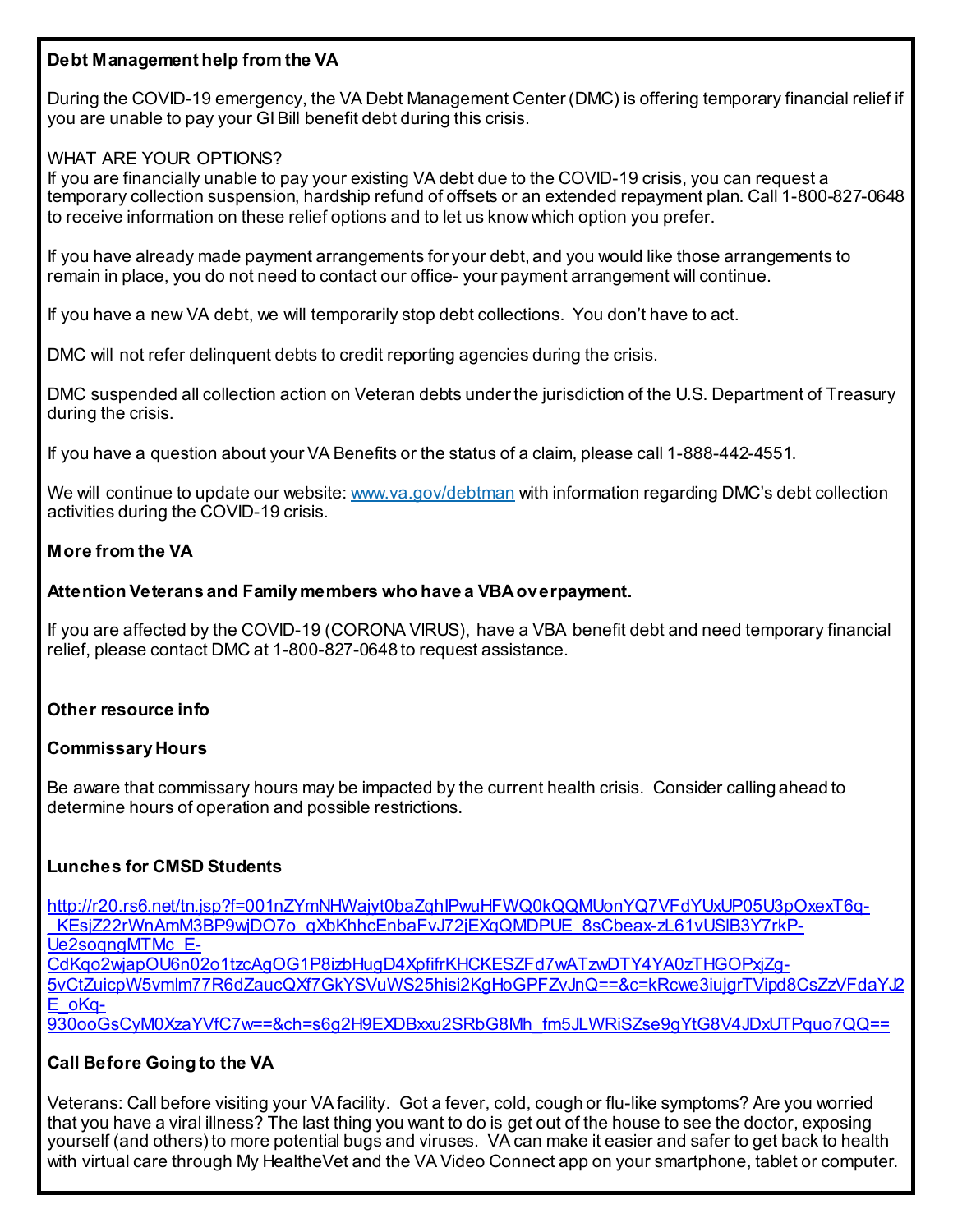## **Online Resources**

## *ONLINE ENROLLMENT SERVICES*

#### **Academic Counseling:**

- [Counseling](https://click.icptrack.com/icp/relay.php?r=14424044&msgid=938252&act=V41T&c=192417&destination=https%3A%2F%2Fwww.tri-c.edu%2Fcounseling-center%2Findex.html%3Futm_source%3DiContact%26utm_medium%3Demail%26utm_campaign%3Doffice-of-access-completion%26utm_content%3DUpdate%2BCoronavirus%2Bre%253A%2BServices_0311820) Center Hours and Information
- [e-Advising](https://click.icptrack.com/icp/relay.php?r=14424044&msgid=938252&act=V41T&c=192417&destination=https%3A%2F%2Fwww.tri-c.edu%2Fcounseling-center%2Fe-advising-request-information.html%3Futm_source%3DiContact%26utm_medium%3Demail%26utm_campaign%3Doffice-of-access-completion%26utm_content%3DUpdate%2BCoronavirus%2Bre%253A%2BServices_0311820)
- Schedule an [Appointment](https://click.icptrack.com/icp/relay.php?r=14424044&msgid=938252&act=V41T&c=192417&destination=https%3A%2F%2Fesars.tri-c.edu%2Fesars%2FCounseling.htm%3F_ga%3D2.98126751.1643819149.1584367999-1341745165.1541180067)

## **Application for Admission: [Apply](https://click.icptrack.com/icp/relay.php?r=14424044&msgid=938252&act=V41T&c=192417&destination=https%3A%2F%2Fwww.tri-c.edu%2Fapply%2F%3Futm_source%3DiContact%26utm_medium%3Demail%26utm_campaign%3Doffice-of-access-completion%26utm_content%3DUpdate%2BCoronavirus%2Bre%253A%2BServices_0311820)**

**Assessment/Testing**: Testing Center Hours and [Information](https://click.icptrack.com/icp/relay.php?r=14424044&msgid=938252&act=V41T&c=192417&destination=https%3A%2F%2Fwww.tri-c.edu%2Ftesting-center%2Ftesting-information-for-students.html%3Futm_source%3DiContact%26utm_medium%3Demail%26utm_campaign%3Doffice-of-access-completion%26utm_content%3DUpdate%2BCoronavirus%2Bre%253A%2BServices_0311820)

## **College CreditPlus (CCP):**

- **College Credit Plus [Information](https://click.icptrack.com/icp/relay.php?r=14424044&msgid=938252&act=V41T&c=192417&destination=https%3A%2F%2Fwww.tri-c.edu%2Fcollege-credit-plus%2F%3Futm_source%3DiContact%26utm_medium%3Demail%26utm_campaign%3Doffice-of-access-completion%26utm_content%3DUpdate%2BCoronavirus%2Bre%253A%2BServices_0311820)**
- **CCP Student and Parent [Checklist](https://click.icptrack.com/icp/relay.php?r=14424044&msgid=938252&act=V41T&c=192417&destination=https%3A%2F%2Fwww.tri-c.edu%2Fcollege-credit-plus%2Fstudents-and-parents.html%3Futm_source%3DiContact%26utm_medium%3Demail%26utm_campaign%3Doffice-of-access-completion%26utm_content%3DUpdate%2BCoronavirus%2Bre%253A%2BServices_0311820)**

**Financial Aid:**Student Financial Aid and [Scholarships](https://click.icptrack.com/icp/relay.php?r=14424044&msgid=938252&act=V41T&c=192417&destination=https%3A%2F%2Fwww.tri-c.edu%2Fpaying-for-college%2Ffinancial-aid-and-scholarships%2Findex.html%3Futm_source%3DiContact%26utm_medium%3Demail%26utm_campaign%3Doffice-of-access-completion%26utm_content%3DUpdate%2BCoronavirus%2Bre%253A%2BServices_0311820)

**International Student Services:** [International](https://click.icptrack.com/icp/relay.php?r=14424044&msgid=938252&act=V41T&c=192417&destination=https%3A%2F%2Fwww.tri-c.edu%2Fget-started%2Finternational-students%2Findex.html%3Futm_source%3DiContact%26utm_medium%3Demail%26utm_campaign%3Doffice-of-access-completion%26utm_content%3DUpdate%2BCoronavirus%2Bre%253A%2BServices_0311820) Student Information

## **New Student Orientation:**

- [Information](https://click.icptrack.com/icp/relay.php?r=14424044&msgid=938252&act=V41T&c=192417&destination=https%3A%2F%2Fwww.tri-c.edu%2Fcounseling-center%2Fnew-student-orientation.html%3Futm_source%3DiContact%26utm_medium%3Demail%26utm_campaign%3Doffice-of-access-completion%26utm_content%3DUpdate%2BCoronavirus%2Bre%253A%2BServices_0311820) and FAQ
- Online [Orientation](https://click.icptrack.com/icp/relay.php?r=14424044&msgid=938252&act=V41T&c=192417&destination=https%3A%2F%2Flaunch.comevo.com%2Fcuyahoga%2F)

**Registration: [Register](https://click.icptrack.com/icp/relay.php?r=14424044&msgid=938252&act=V41T&c=192417&destination=https%3A%2F%2Fwww.tri-c.edu%2Fstudent-resources%2Fregister-for-classes.html%3Futm_source%3DiContact%26utm_medium%3Demail%26utm_campaign%3Doffice-of-access-completion%26utm_content%3DUpdate%2BCoronavirus%2Bre%253A%2BServices_0311820) for Classes** 

**Student Accessibility Services: [Information](https://click.icptrack.com/icp/relay.php?r=14424044&msgid=938252&act=V41T&c=192417&destination=https%3A%2F%2Fwww.tri-c.edu%2Fstudent-accessibility-services%2Findex.html%3Futm_source%3DiContact%26utm_medium%3Demail%26utm_campaign%3Doffice-of-access-completion%26utm_content%3DUpdate%2BCoronavirus%2Bre%253A%2BServices_0311820) and Resources** 

**Tuition Payments:** Pay [Tuition](https://click.icptrack.com/icp/relay.php?r=14424044&msgid=938252&act=V41T&c=192417&destination=https%3A%2F%2Fwww.tri-c.edu%2Fpaying-for-college%2Findex.html%3Futm_source%3DiContact%26utm_medium%3Demail%26utm_campaign%3Doffice-of-access-completion%26utm_content%3DUpdate%2BCoronavirus%2Bre%253A%2BServices_0311820)

## *ONLINE STUDENT SERVICES*

#### **Bookstore:**

- Barnes & Noble [Bookstore](https://click.icptrack.com/icp/relay.php?r=14424044&msgid=938252&act=V41T&c=192417&destination=https%3A%2F%2Fcuyahoga-west.bncollege.com%2Fshop%2Fcuyahoga-western%2Fhome)
- **Find [Textbooks](https://click.icptrack.com/icp/relay.php?r=14424044&msgid=938252&act=V41T&c=192417&destination=https%3A%2F%2Fcuyahoga-west.bncollege.com%2Fshop%2Fcuyahoga-western%2Fpage%2Ffind-textbooks)**
- **[Textbook](https://click.icptrack.com/icp/relay.php?r=14424044&msgid=938252&act=V41T&c=192417&destination=https%3A%2F%2Fcuyahoga-west.bncollege.com%2Fshop%2Fcuyahoga-western%2Fpage%2Ftextbook-rentals) Rentals**

## **Career Services:**

- Career Services [Information](https://click.icptrack.com/icp/relay.php?r=14424044&msgid=938252&act=V41T&c=192417&destination=https%3A%2F%2Fwww.tri-c.edu%2Fcareer-services%2Findex.html%3Futm_source%3DiContact%26utm_medium%3Demail%26utm_campaign%3Doffice-of-access-completion%26utm_content%3DUpdate%2BCoronavirus%2Bre%253A%2BServices_0311820)
- **Student Career [Services](https://click.icptrack.com/icp/relay.php?r=14424044&msgid=938252&act=V41T&c=192417&destination=https%3A%2F%2Fwww.tri-c.edu%2Fcareer-services%2Fstudent-career-services%2Findex.html%3Futm_source%3DiContact%26utm_medium%3Demail%26utm_campaign%3Doffice-of-access-completion%26utm_content%3DUpdate%2BCoronavirus%2Bre%253A%2BServices_0311820)**
- Schedule an Online [Appointment](https://click.icptrack.com/icp/relay.php?r=14424044&msgid=938252&act=V41T&c=192417&destination=https%3A%2F%2Fesars.tri-c.edu%2Fesars%2FCareerCenter.htm%3F_ga%3D2.80440661.370317036.1584371610-1474546294.1537904651)

## **Library:**

- **Library [Information](https://click.icptrack.com/icp/relay.php?r=14424044&msgid=938252&act=V41T&c=192417&destination=https%3A%2F%2Fwww.tri-c.edu%2Flearning-commons%2Flibrary%2Findex.html%3Futm_source%3DiContact%26utm_medium%3Demail%26utm_campaign%3Doffice-of-access-completion%26utm_content%3DUpdate%2BCoronavirus%2Bre%253A%2BServices_0311820)**
- **Staff [Directory](https://click.icptrack.com/icp/relay.php?r=14424044&msgid=938252&act=V41T&c=192417&destination=https%3A%2F%2Fwww.tri-c.edu%2Flearning-commons%2Flibrary%2Flibrary-staff.html%3Futm_source%3DiContact%26utm_medium%3Demail%26utm_campaign%3Doffice-of-access-completion%26utm_content%3DUpdate%2BCoronavirus%2Bre%253A%2BServices_0311820)**
- Access Your 'My Library' [Account](https://click.icptrack.com/icp/relay.php?r=14424044&msgid=938252&act=V41T&c=192417&destination=https%3A%2F%2Finnopac.tri-c.edu%2Fiii%2Fcas%2Flogin%3Fservice%3Dhttps%3A%2F%2Fencore.tri-c.edu%3A443%2Fiii%2Fencore%2Fj_acegi_cas_security_check%26lang%3Deng%26_ga%3D2.206242067.1643819149.1584367999-1341745165.1541180067)
- •

## **Psychological Counseling:**

- Personal [Counseling](https://click.icptrack.com/icp/relay.php?r=14424044&msgid=938252&act=V41T&c=192417&destination=https%3A%2F%2Fwww.tri-c.edu%2Fcounseling-center%2Fpersonal-counseling.html%3Futm_source%3DiContact%26utm_medium%3Demail%26utm_campaign%3Doffice-of-access-completion%26utm_content%3DUpdate%2BCoronavirus%2Bre%253A%2BServices_0311820)
- **Help Is [Here](https://click.icptrack.com/icp/relay.php?r=14424044&msgid=938252&act=V41T&c=192417&destination=https%3A%2F%2Fwww.tri-c.edu%2Fpolicies-and-procedures%2Fsuicide-awareness-and-prevention%2Findex.html%3Futm_source%3DiContact%26utm_medium%3Demail%26utm_campaign%3Doffice-of-access-completion%26utm_content%3DUpdate%2BCoronavirus%2Bre%253A%2BServices_0311820)**

**Technology Learning Centers:** Hours and [Locations](https://click.icptrack.com/icp/relay.php?r=14424044&msgid=938252&act=V41T&c=192417&destination=https%3A%2F%2Fwww.tri-c.edu%2Flearning-commons%2Ftechnology-learning-centers%2Findex.html%3Futm_source%3DiContact%26utm_medium%3Demail%26utm_campaign%3Doffice-of-access-completion%26utm_content%3DUpdate%2BCoronavirus%2Bre%253A%2BServices_0311820)